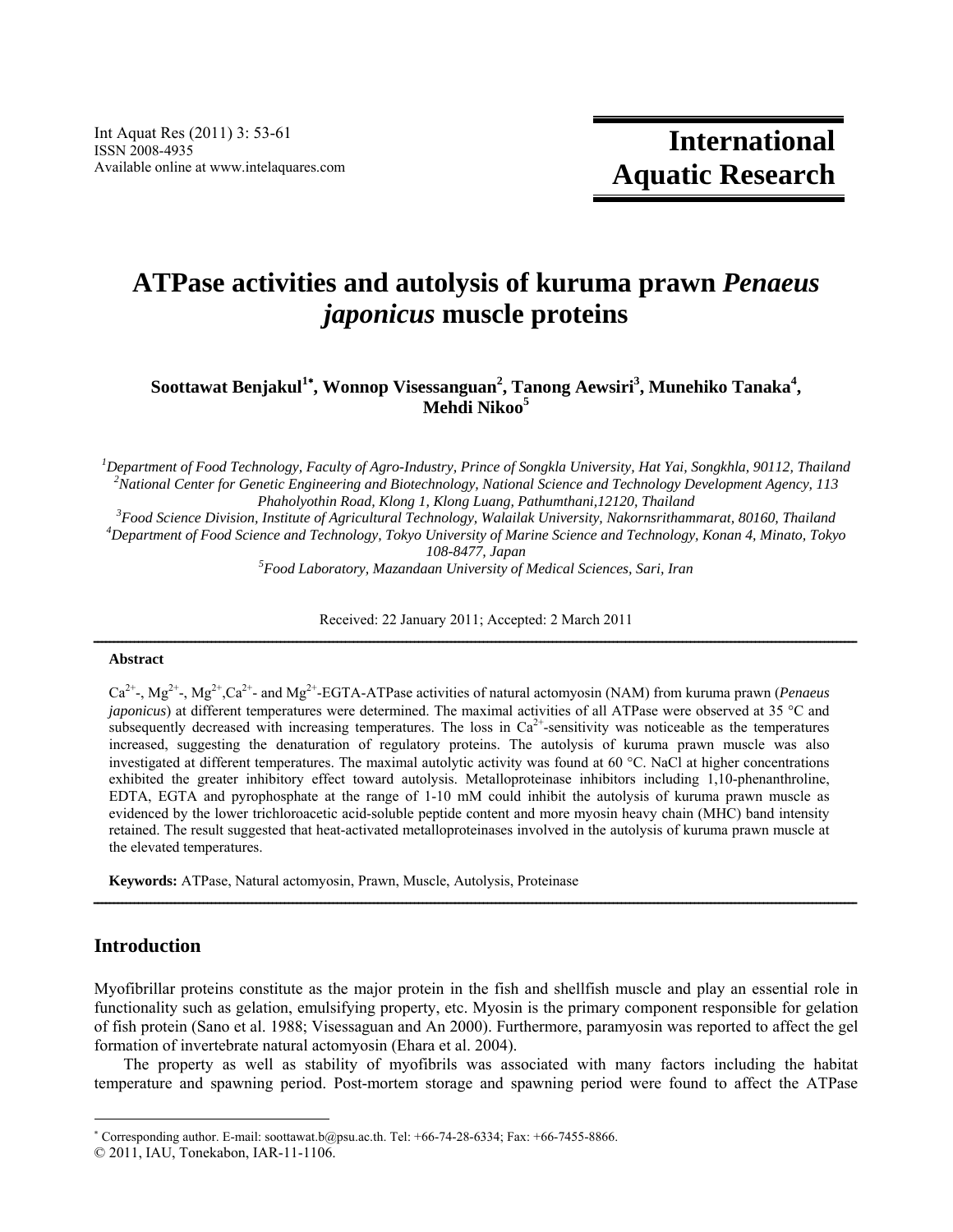activities of fish muscle proteins (Benjakul et al. 1997; Roura et al. 1990). Cold-water fish normally had higher myofibrillar ATPase activity at low temperature, while warm-water fish exhibited the optimal activity at higher temperature (Johnston et al. 1973). Myofibrillar thermal stability of American lobster was lower than that of Japanese spiny lobster. Such a difference was determined by their habitat temperature (Shimada et al. 2000).

Proteolytic degradation of myofibrillar proteins displays the detrimental effect on the functionality of muscle. Proteolysis can occur during postmortem storage of fish (Benjakul et al. 1997). Apart from fish muscle, squid mantle muscle underwent autolysis with the maximal rate at  $25 °C$  (Konno et al. 2003). Grass prawn muscle contained the m-calpain involving in the post-mortem degradation of muscle (Wang et al. 1993). Artic and tropical shrimps also underwent the protein degradation during iced storage (Martinez et al. 2001). The proteolysis of muscle protein also takes place at the elevated temperature for some fish species (An et al. 1996; Visessanguan and An 2000). Heat activated protease actively involve in the softening of fish muscle gel (Lin and Lanier 1980). However, no information regarding the ATPase activities as well as autolysis of prawn muscle at elevated temperatures has been reported. The objective of this investigation was to study the ATPase activities and autolysis of kuruma prawn muscle as influenced by various temperatures.

# **Materials and methods**

#### *Chemicals*

Adenosine 5'-triphosphate (disodium salt) was purchased from Sigma Aldrich Co. (St. Louis, MO). Ammonium molybdate,  $\rho$ -methylaminophenol sulfate, trichloroacetic acid, potassium chloride, calcium chloride, magnesium chloride, 1,10-phenanthroline monohydrate and ethylenediamine-N,N,N',N'-tetraacetic acid disodium salt dihydrate (EDTA) were obtained from Wako Pure Chemical Industries, Ltd (Tokyo, Japan). O,O'-Bis (2 aminoethyl) ethyleneglycol-N-N,N',N'-tetraacetic acid (EGTA) was procured from Dojindo Laboratories (Kumamoto, Japan). Sodium pyrophosphate was procured from Alfa Aesar (Lancs, UK).

#### *Prawn sample and preparation*

Fresh kuruma prawns (Panaeus japonicus) with the size of 50 prawns/kg were obtained from the market in Tokyo, Japan. The prawns kept in ice with the sample/ice ratio of 1:2 (w/w) were transported to the Department of Food Science and Technology, Tokyo University of Marine Science and Technology, Japan within 30 min. Upon arrival, the prawns were deheaded, peeled, deveined and the meat was collected. The meat was then finely chopped and used for natural actomyosin preparation.

#### *Preparation of natural actomyosin (NAM)*

NAM from kuruma prawn muscle was prepared according to the method of Benjakul et al. (1997) with a slight modification. Prawn meat (50 g) was homogenized in 10 volumes of chilled 0.6 M KCl, pH 7.5 every 10 s with a 10 s rest interval for totally 1.5 min using a blender (National MX-X103, Tokyo, Japan).

The homogenate was stirred gradually for 10 min in ice to allow the complete solubilization. The extract was centrifuged at 5,000 xg for 30 min at 4  $^{\circ}$ C using a refrigerated centrifuge (Tomy CX250, Tokyo, Japan). Ten volumes of chilled deionized water were added to precipitate NAM. NAM was then collected by centrifuging at 5,000 xg for 20 min at 4 C. NAM pellet was then dissolved in 20 mM Tris-HCl containing 0.6 M KCl (pH 7.5).

#### *Effect of different temperatures on ATPase activities of kuruma prawn NAM*

 $Ca^{2+}$ -,  $Mg^{2+}$ ,  $Mg^{2+}$ , $Ca^{2+}$ - and  $Mg^{2+}$ -EGTA-ATPase activities of kuruma prawn NAM were assayed at different temperatures  $(20, 25, 30, 35, 40, 45, 50, 55, 60, 40, 65, 60)$ . The assay reaction was terminated using  $15\%$ trichloroacetic acid (TCA) after 10 min. ATPase activities and  $Ca<sup>2+</sup>$ -sensitivity were then calculated.

# *Determination of ATPase activities and Ca2+-sensitivity*

ATPase activities were determined as described by Benjakul et al. (1997). To 1 ml of NAM solution (3.5-4mg protein/ml), 0.6 ml of 0.5 M Tris-maleate (pH 7.0) was added. To the mixture, the following chemicals were added to obtain the designated concentrations with the total volume of 9.5 ml: 10 mM CaCl<sub>2</sub> for Ca<sup>2+</sup>-ATPase; 2 mM MgCl<sub>2</sub> for Mg<sup>2+</sup>-ATPase; 0.1 mM CaCl<sub>2</sub> and 2 mM MgCl<sub>2</sub> for Mg<sup>2+</sup>,Ca<sup>2+</sup>-ATPase and 2 mM MgCl<sub>2</sub> and 0.5 mM EGTA for  $Mg^{2+}$ -EGTA-ATPase.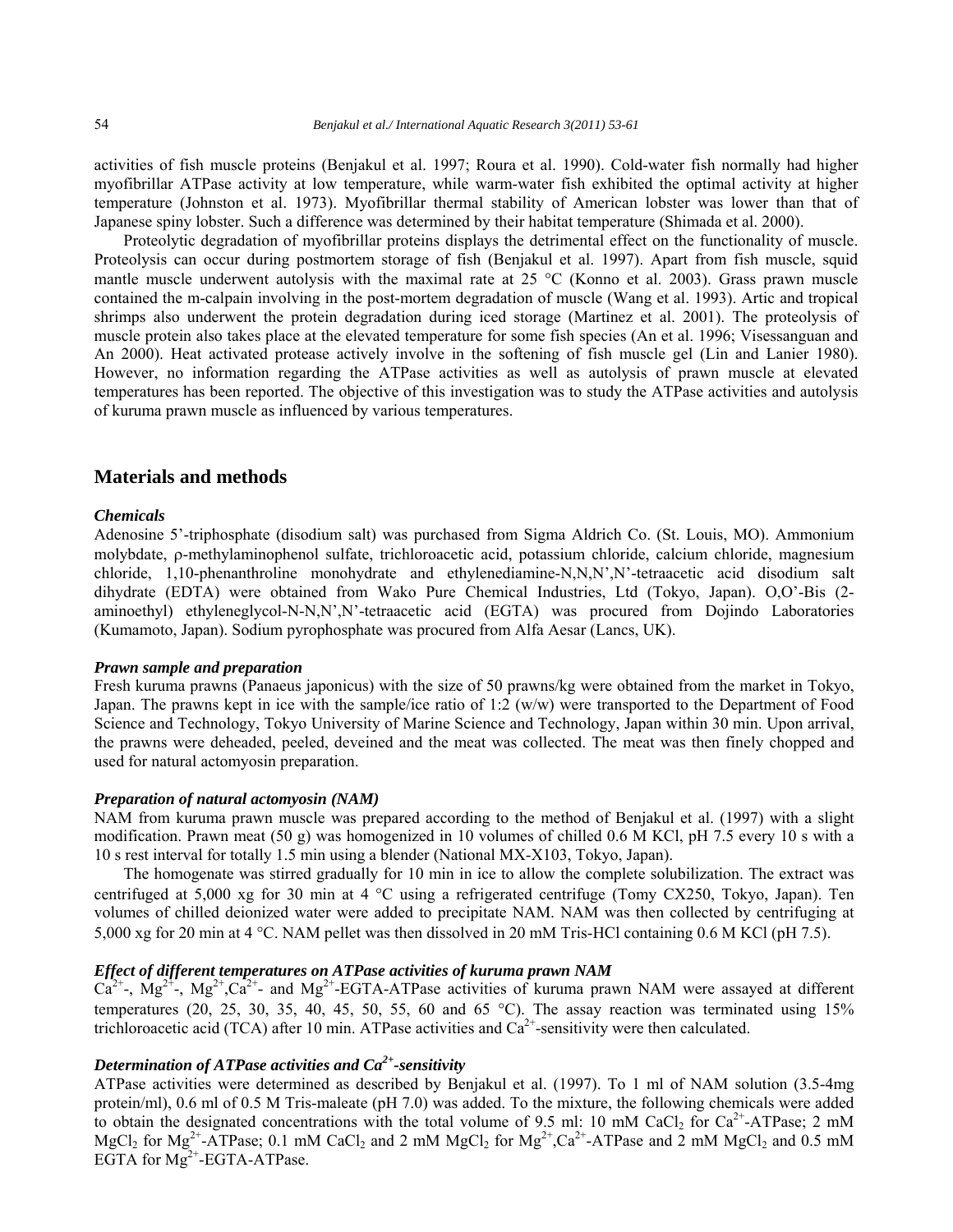To each assay solution, 0.5 ml of 20 mM ATP was added to initiate the reaction. The reaction was conducted for 10 min and terminated by addition of 5 ml chilled 15%  $(w/v)$  TCA. The reaction mixture was subjected to centrifugation at 3,000 xg using a high speed refrigerated micro centrifuge (Tomy MRX-152, Tokyo, Japan) for 5 min. The inorganic phosphate released in the supernatant was measured by the method of Feske and Subbarow (1925). Specific activity was expressed as moles inorganic phosphate (Pi) released/mg protein/min. A blank was performed by adding the chilled TCA prior to the addition of ATP.  $Ca^{2+}$ -sensitity was calculated according to Seki and Narita (1980) as follows:

 $Ca^{2+}$ -sensitivity = [1-( Mg<sup>2+</sup>-EGTA-ATPase/ Mg<sup>2+</sup>,  $Ca^{2+}$ -ATPase)]x100.

## *Preparation of muscle homogenate*

Prawn meat was added with 4 volumes of cold 40 mM Tris-maleate (pH 7.0). The mixture was homogenized every 10 s with a 10 s rest interval for totally 1.5 min using a blender (National MX-X103, Tokyo, Japan). To remove the connective tissue, the homogenate was filtered through three layers of cheesecloth. The filtrate used as the muscle homogenate was kept in ice prior to autolysis study.

#### *Effect of different temperatures on autolysis of kuruma prawn muscle homogenate*

Homogenate was mixed with deionized water or 1 M NaCl at 1:1 ratio. The mixture (4 ml) was incubated at different temperatures (20-75 °C) for 30 and 60 min. The autolysis was terminated by addition of either 12.5% SDS solution (85 °C) or 12.5% TCA. The assay mixture was then subjected to centrifugation at 3,000 xg for 10 min using a refrigerated centrifuge (Tomy CX250, Tokyo, Japan).

TCA-soluble peptide content in the supernatant was determined using the Lowry method (Lowry et al. 1951) and expressed as umoles tyrosine/ml homogenate. The supernatant of SDS-solubilized samples was subjected the electrophoretic analysis.

## *Effect of NaCl on the autolysis of kuruma prawn muscle homogenate*

Homogenate (2 ml) was mixed with NaCl solution at different concentrations (2 ml) to obtain the final concentrations of 0, 0.1, 0.3, 0.5, 0.7, 1.0, 1.5 and 2.0 (w/v). The mixtures were incubated at optimal temperature for 60 min. To stop reaction, 1 ml of 12.5% TCA was added and TCA-soluble peptides in the supernatant were determined as previously described.

#### *Effect of metal chelating agents on the autolysis of kuruma prawn muscle homogenate*

The solution (2 ml) of different metal chelating agents including 1,10-phenathroline, EDTA, EGTA and Napyrophosphate was added into the homogenate (2 ml) to obtain the final concentrations of 1, 5 and 10 mM. The mixtures were incubated at room temperature (25 °C) for 10 min before starting the autolysis assay.

After being incubated at the optimal temperature for 60 min, the autolysis was terminated by addition of 1 ml of 12.5% TCA or 12.5% SDS solution (85 °C). TCA-soluble peptide content and protein patterns in the supernatant were determined after centrifugation at 3,000 xg for 10 min as described above.

#### *Electrophoretic analysis*

Protein patterns of homogenate autolyzed under different conditions were determined by sodium dodecyl sulfatepolyacrylamide gel electrophoresis according to the method of Laemmli (1970). Samples were mixed with the sample buffer at a ratio of 1:1 ( $v/v$ ) and boiled for 3 min. The samples were then loaded on the PAGEL®-Compact precast gel (10% separating gel) and subjected to electrophoresis at constant voltage of 250 V using a Compact-PAGE apparatus (Atto Corp., Tokyo, Japan).

After electrophoresis, gel was fixed 50% methanol and 10% acetic acid and stained with 0.025% Coomassie brilliant blue in 59% methanol and 10% acetic acid. The gel was then destained with 30% methanol and 10% acetic acid. Molecular weight markers (Fementas Inc., Hanover, MD, USA) were used to estimate the molecular weight of proteins.

#### *Determination of protein content*

Protein content was determined by the Lowry method (Lowry et al. 1951) using bovine serum albumin as a standard.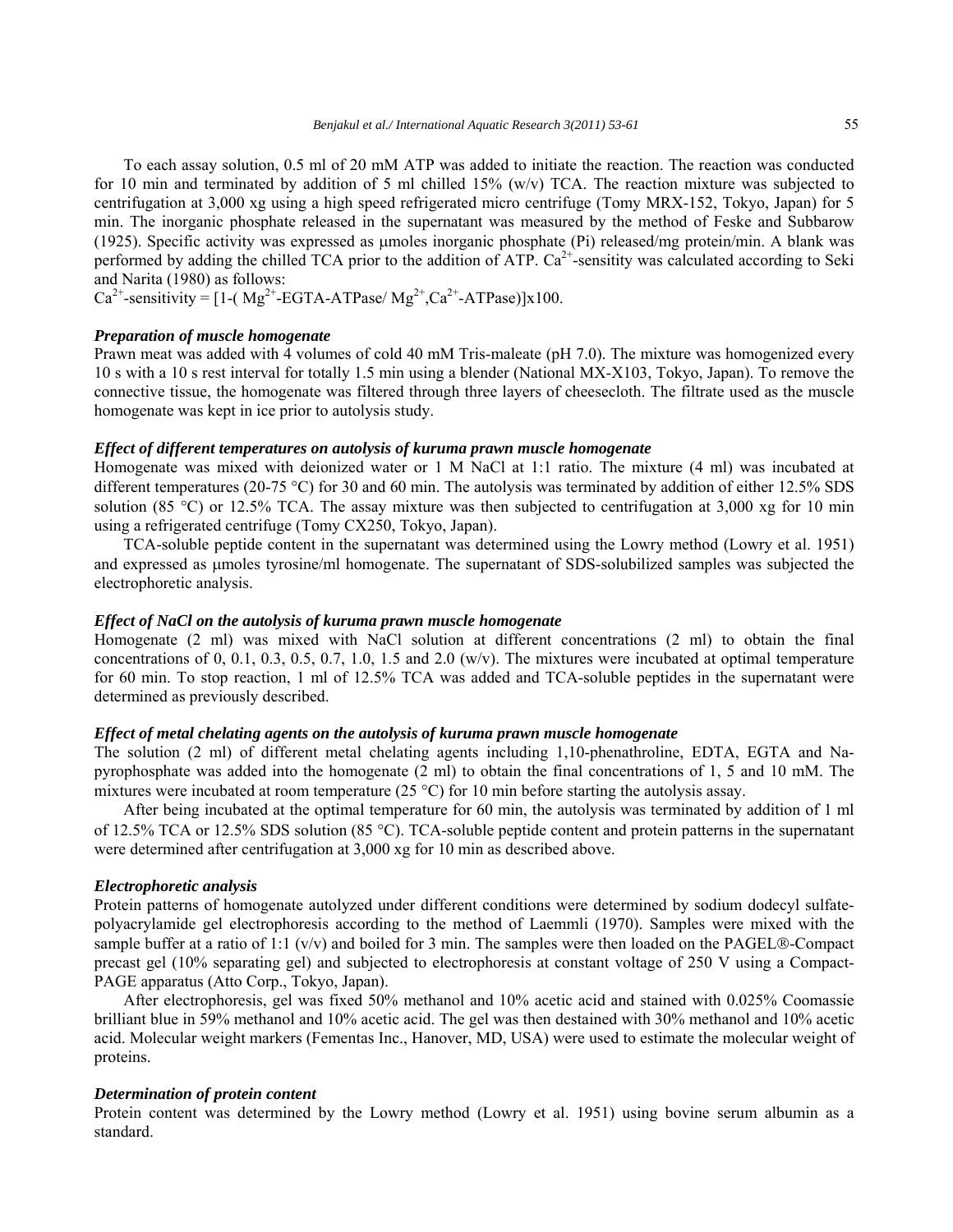#### *Statistical analysis*

The experiment was conducted with two different lots of prawn samples. All analysis was performed in triplicate. Data were subjected to analysis of variance (ANOVA). Comparison of means was carried out by Duncan's multiple range test (Steel and Torrie 1980). Analysis was run using a SPSS package (SPSS 11.0 for window, SPSS Inc, Chicago, IL).

# **Results and discussion**

#### *Effect of different temperatures on ATPase activities of kuruma prawn NAM*

 $Ca^{2+}$ ,  $Mg^{2+}$ ,  $Mg^{2+}$ ,  $Ca^{2+}$ - and  $Mg^{2+}$ -EGTA-ATPase activities of kuruma prawn NAM assayed at different temperatures are shown in Fig.1. All ATPase exhibited the maximal activities at 35 °C. Among all ATPase,  $Mg^{2+}$ ,  $Ca^{2+}-ATP$ ase had the highest activity at all temperatures tested.  $Mg^{2+}$  and  $Mg^{2+}$ ,  $Ca^{2+}-ATP$ ase activities are indicative of the integrity of actomyosin complex in the presence of endogenous and exogenous  $Ca^{2+}$  ion, respectively. For Ca<sup>2+</sup>-ATPase, the similar activity was found in the temperature ranging from 25 to 40 °C.

In the presence of EGTA,  $Mg^{2+}$ -ATPase activity was much decreased. Generally,  $Mg^{2+}$ -EGTA-ATPase activity can be used to indicate the integrity of troponin-tropomyosin complex (Watabe et al. 1989). The sharp decreases in all ATPase activities were observed when the temperatures were greater than 40  $^{\circ}$ C, suggesting the thermal denaturation of most proteins in NAM. The decrease in  $Mg^{2+}$ -ATPase can be used as the indicator for the selective denaturation of F-actin, which is reported as the activator for myosin Mg-ATPase (Torigai and Konno 1996; Collins and Korn 1980). From the result, the negligible activity was obtained at temperatures above 60  $^{\circ}$ C.

The American lobster Mg<sup>2+</sup>-ATPase showed the maximal activity at 35<sup>o</sup>C in the presence and absence of Ca<sup>2+</sup> (Shimada et al. 2000). The higher optimal temperature of  $Mg^{2+}$ -ATPase was found for Japanese spiny lobster, compared with that of American lobster (Shimada et al. 2000). Therefore, the ATPase activities of kuruma prawn NAM were affected by temperature and might be associated with its habitat temperature. Since paramyosin was found in both smooth and striated muscle of invertebrates including prawn (Elfvin et al. 1976), it might affect the properties of ATPase activities of kuruma prawn NAM. Paramyosin is competitive with F-actin for their effect upon myosin (Epstein et al. 1976).



Fig. 1. Temperature profile of ATPase activities of kuruma prawn natural actomyosin. Bars represent standard deviation (n=4).

# *Effect of different temperatures on Ca2+-sensitivity of kuruma prawn NAM*

 $Ca^{2+}$ -sensitivity of kuruma prawn NAM at different temperatures is depicted in Fig. 2. A slight decrease in  $Ca^{2+}$ sensitivity of NAM was observed when incubated at 20 and 25 °C. The reduction of  $Ca^{2+}$ -sensitivity by 50% was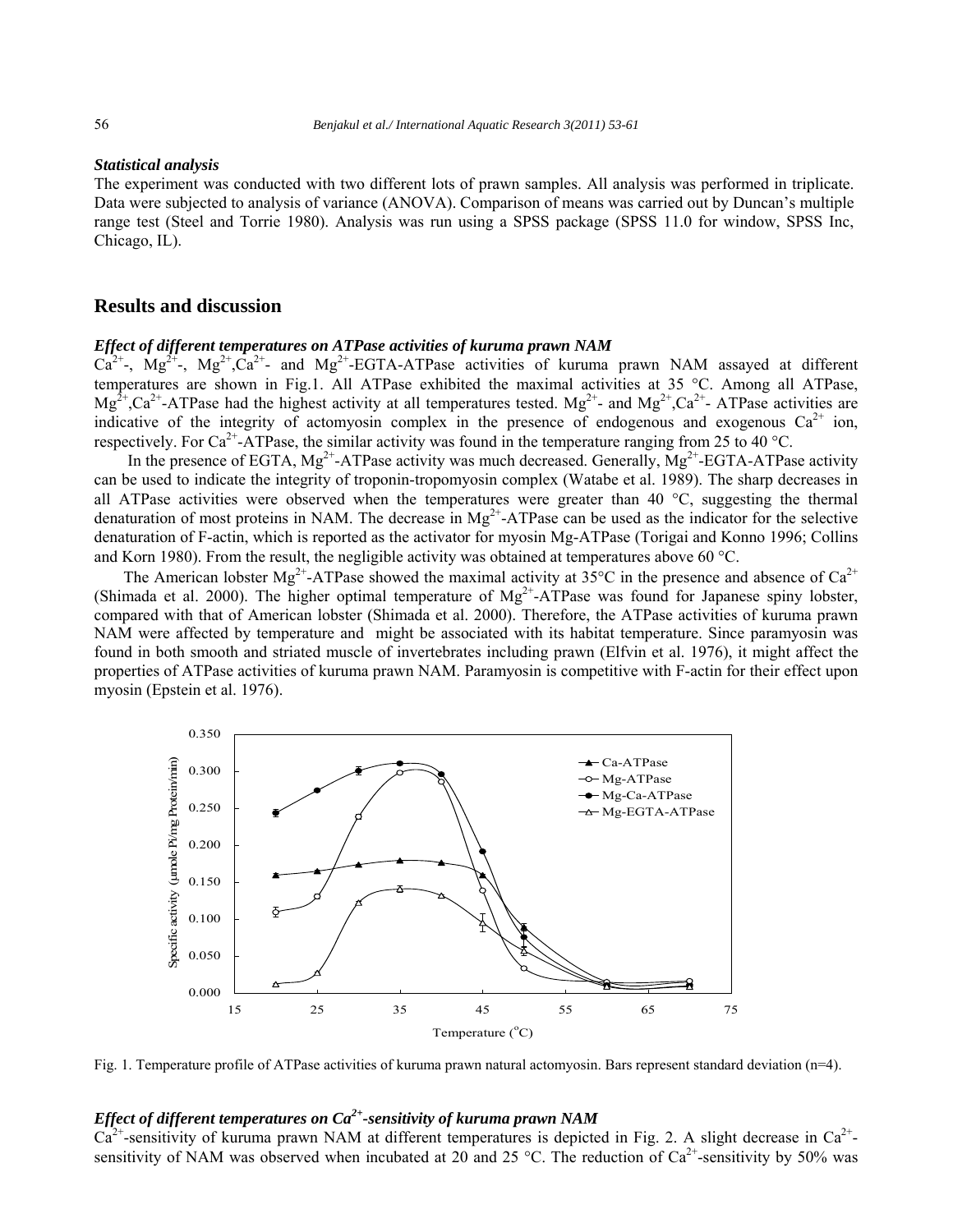found when incubated at temperatures ranging from 30 to 45 °C. Thereafter, the marked decrease in  $Ca^{2+}$ -sensitivity was noticeable as the temperature was above  $50^{\circ}$ C.  $Ca^{2+}$ -sensitivity of American lobster myofibrils decreased rapidly between 30 and 35 °C, whereas that of Japanese spiny lobster sharply decreased at temperature above 35 °C.  $Ca^{2+}$ -sensitivity can be a good indicator of  $Ca^{2+}$  regulation of myofibrillar proteins and was dependent on the affinity of troponin molecule for  $Ca^{2+}$  ion (Ebashi et al. 1968).

The decrease in  $Ca<sup>2+</sup>$ -sensitivity of NAM at high temperature suggested that troponin might be denatured and the  $Ca^{2+}$ -regulation could not function. Temperature causing the loss in  $Ca^{2+}$ -sensitivity depended on the species (Shimada et al. 2000). Regulatory proteins in American lobster were less thermally stable than those from Japanese spiny lobster (Shimada et al. 2000). Therefore, heat treatment severely resulted in the denaturation of myofibrillar protein of kuruma prawn as indicated by the decreases in ATPase activities as well as  $Ca^{2+}$ -sensitivity. Thermal denaturation of  $Ca^{2+}$ -ATPase resulted from unfolding of protein, exposure of hydrophobic residues and oligomerization, especially at temperature higher than 30  $^{\circ}$ C and SH oxidation was found to contribute to those changes (Senisterra et al. 1997).



Fig. 2.  $Ca^{2+}$ -sensitivity of kuruma prawn natural actomyosin at different temperatures. Bars represent standard deviation (n=4).



Fig. 3. Temperature profile of autolytic activity of kuruma prawn muscle homogenate in the absence and the presence of 0.5 M NaCl. The autolysis was conducted at different temperatures for 30 and 60 min. Bars represent standard deviation (n=4).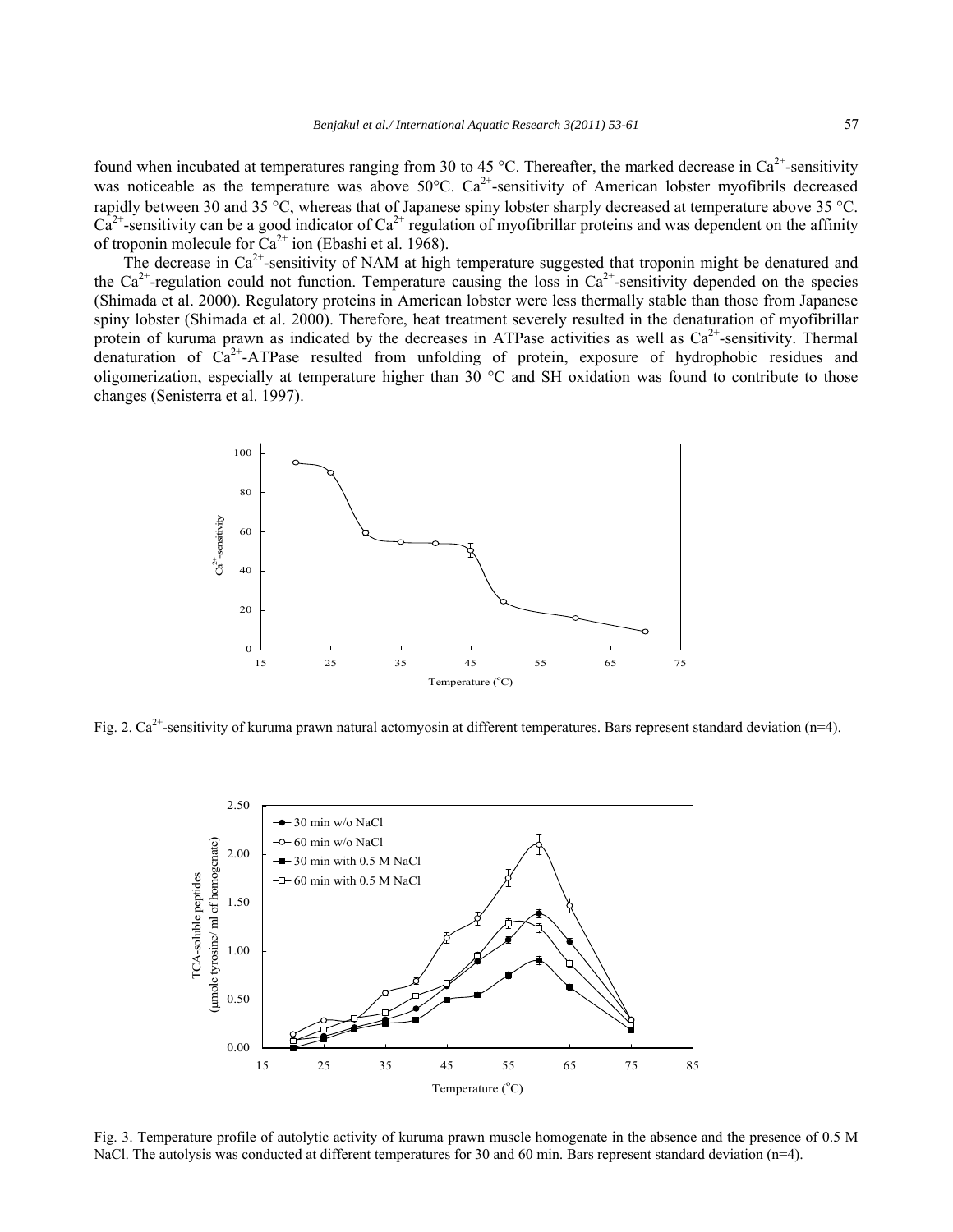## *Effect of different temperatures and NaCl on the autolysis of kuruma prawn homogenate*

Autolytic activity of kuruma prawn homogenate increased as the incubation temperature increased and reached the optimal at 60 °C (Fig. 3). The longer incubation time (60 min) resulted in the greater hydrolysis, compared with the shorter time (30 min), as evidenced by the higher content of TCA-soluble peptides produced. Nevertheless, the lowered autolytic activity was noticeable when the incubation temperatures were higher than 60 °C. This was probably due to the heat denaturation of endogenous proteases localized in the prawn muscle. From the result, the autolysis was partially suppressed in the presence of 0.5 M NaCl. This suggested that NaCl possibly inhibited or retarded the proteolytic activity to some extent. NaCl might induce the conformational changes of proteases, in which the losses of activity occurred. In the presence of 0.5 M NaCl, the myofibrillar proteins were more likely solubilized and the looser configuration could facilitate the hydrolysis by proteases. Nevertheless, the autolysis was suppressed in the presence of NaCl. This suggested that the inhibitory effect toward proteases was more pronounced than the accessibility of protein induced by NaCl. As a consequence, the decrease in autolysis was found. The electrophoretic study also revealed that the highest autolysis was observed at 60  $^{\circ}$ C as indicated by the lowest MHC band intensity. However, MHC band was more retained with increasing temperature, suggestion the thermal inactivation of proteinases in kuruma prawn muscle (data not shown). Thus, it can be inferred that the optimal temperature for kuruma prawn autolysis was  $60^{\circ}$ C.

The effect of NaCl on the autolytic activity of kuruma prawn homogenate is shown in Fig. 4. The autolytic activity was gradually decreased as the NaCl concentration increased  $(P < 0.05)$ . In the presence of 1 M NaCl, the autolytic activity decreased by approximately 50%. The remarkable decreases in autolytic activities were obtained in the presence of NaCl at levels of 1.5 and 2.0 M.

With the high salt environment, the electrostatic interaction stabilizing the structure of proteases might be destroyed, causing the losses in their activity. Therefore, the addition of NaCl might inhibit the degradation of prawn muscle proteins, particularly in gelly products, which the salt addition is required to solubilize the protein prior to thermal gelation process.

#### *Effect of chelating agents on the autolysis of kuruma prawn homogenate*

Inhibitory effects of various chelating agents at different concentrations toward the autolysis of kuruma prawn homogenate are shown in Table 1. All chelating agents could inhibit the autolysis of kuruma prawn homogenate in a concentration dependent manner. However, the inhibitory activity varied with the chelating agents. At the same levels used, the 1,10-phenathroline showed the highest inhibitory activity, followed by EDTA, EGTA and pyrophosphate, respectively.



Fig. 4. Effect of NaCl concentrations on autolysis of kuruma prawn homogenate. Bars represent standard deviation (n=4).

Metalloproteinase can be inhibited by 1,10-phenanthroline. EDTA is metalloproteinase inhibitor, which chelates the bivalent metal ion and EGTA is the specific chelator for  $Ca^{2+}$  ion. PP also scavenges the metal ion. Since the autolytic activity was inhibited by all metal chelators, the metalloproteinases could play an important role in heatactivated autolysis of kuruma prawn. Metalloproteinase inhibitors including EDTA and 1,10-phenanthroline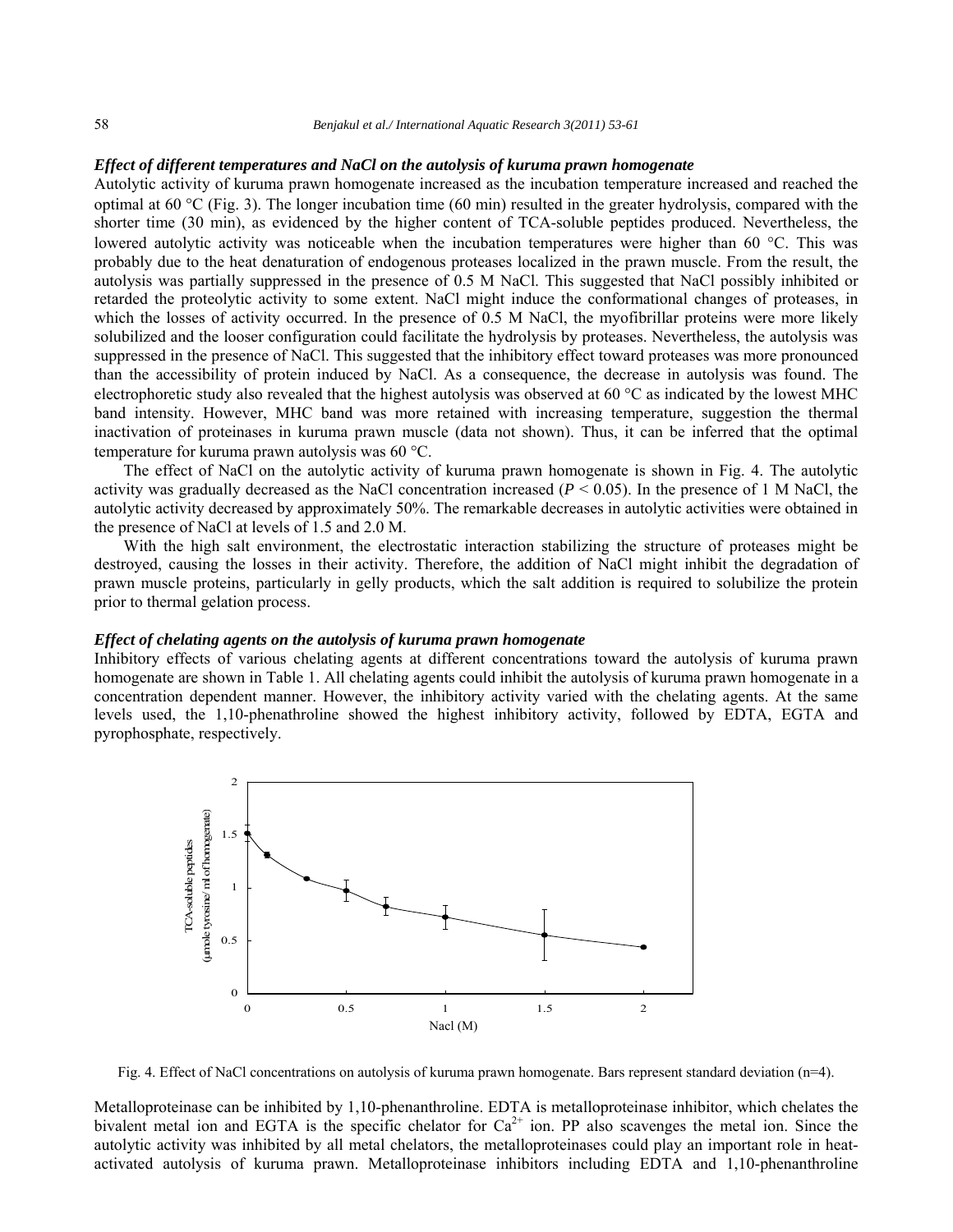significantly suppressed postmortem tenderization of Japanese flounder muscle (Kubota et al. 2001). Due to the inhibitory effect of EGTA against autolysis,  $Ca^{2+}$  ion was most likely required for proteinases in the kuruma prawn muscle.  $Ca^{2+}$ -dependent proteinase found in crab claw muscle was able to degrade the myofibrillar proteins including myosin heavy chain, paramyosin, actin and other muscle proteins (Mykles and Skinner 1983).

| able 1. Effect of various mean enclating agence on advorgers of Karama prawn homogenate<br>Chelators | Concentration (mM) | % Inhibition |        |         |
|------------------------------------------------------------------------------------------------------|--------------------|--------------|--------|---------|
| Pyrophosphate                                                                                        |                    | 0.6          | $\pm$  | 0.4     |
|                                                                                                      | 5                  | 26.6         | $\pm$  | 2.7     |
|                                                                                                      | 10                 | 41.6         | $\pm$  | 1.8     |
| 1,10-Phenanthroline                                                                                  |                    | 24.1         | $\pm$  | $8.0\,$ |
|                                                                                                      | 5                  | 53.4         | $\pm$  | 0.9     |
|                                                                                                      | 10                 | 79.4         | $\pm$  | 5.7     |
| <b>EGTA</b>                                                                                          |                    | 50.9         | $\pm$  | 2.7     |
|                                                                                                      | 5                  | 59.4         | $\pm$  | 1.3     |
|                                                                                                      | 10                 | 59.7         | $\pm$  | 0.0     |
| <b>EDTA</b>                                                                                          | 1                  | 44.1         | $\pm$  | 0.9     |
|                                                                                                      | 5                  | 60.3         | $\pm$  | 2.7     |
|                                                                                                      | 10                 | 65.6         | $^{+}$ | 3.1     |

Table 1. Effect of various metal chelating agents on autolysis of kuruma prawn homogenate



Fig. 5. Protein patterns of kuruma prawn homogenate in the absence and the presence of various metal chelators. The homogenate was incubated without and with metal chalators at a level of 10 mM for 60 min. PP: pyrophosphate; PH: 1,1phenanthroline; ED: EDTA; EG: EGTA; C: control; H: homogenate; MHC: myosin heavy chain; TPM: tropomyosin; M: molecular weight markers.

Protein patterns of kuruma prawn homogenate incubated at 60  $^{\circ}$ C in the absence and the presence of various metal chelators at a level of 10 mM are shown in Fig. 5. Without the metalloproteinase inhibitors, MHC almost disappeared and the proteins with molecular weight of 37 kD and 130-140 kDa were completely degraded.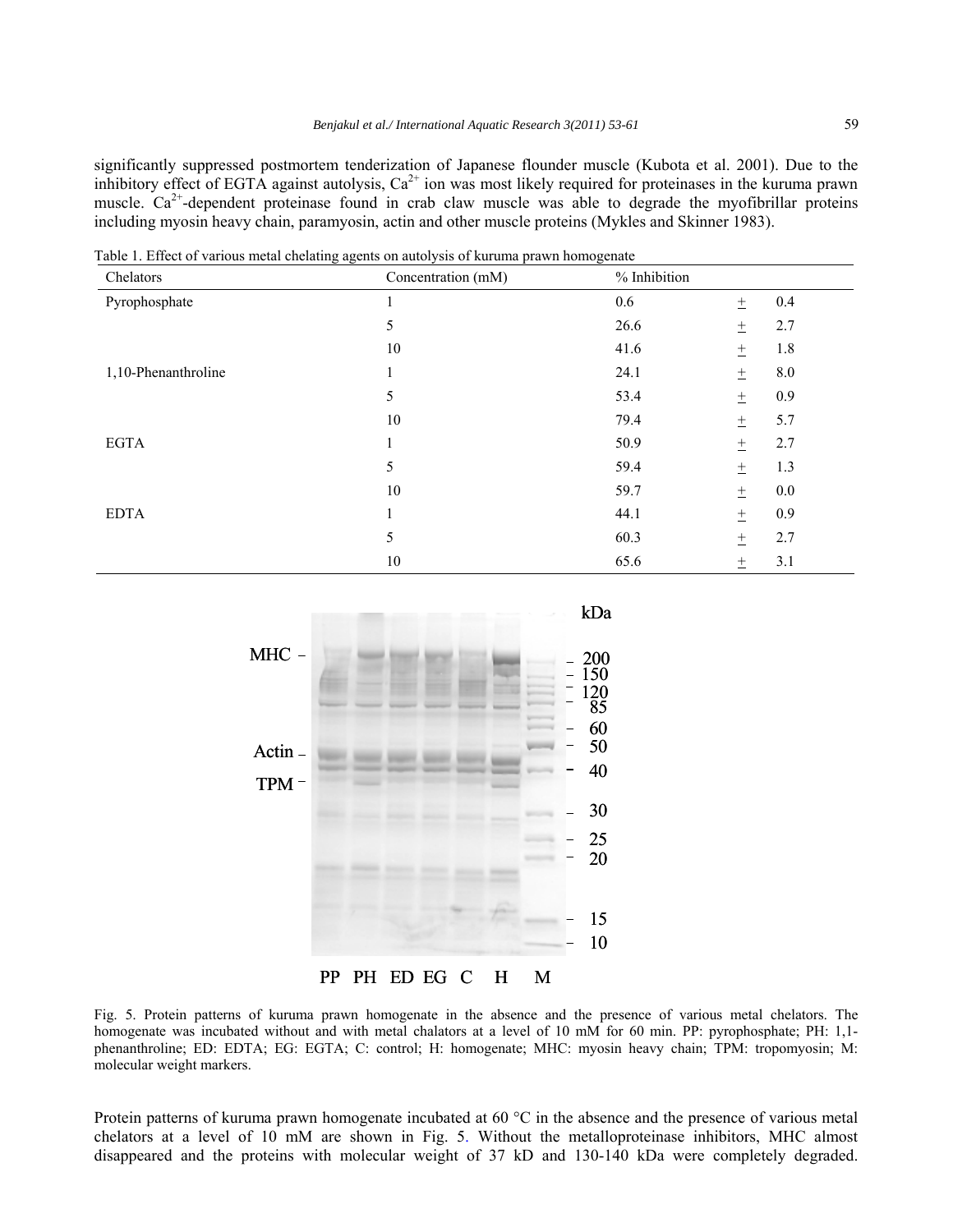However, actin was resistant to hydrolysis. Actin from Pacific whiting muscle was more tolerant to hydrolysis than MHC (Benjakul et al. 1997). Protein with the molecular weight of 80 kDa and tropomyosin were also resistant to When all metal chelators were added, MHC band was prevented from autolysis at different degrees, depending on the types of chelators and concentrations used.

Among all metal chelators, 1,10 phenathroline showed the highest inhibitory effect toward autolysis as evidenced by the greater MHC band retained. PP exhibited the lowest efficacy in inhibiting the autolysis of kuruma prawn autolysis. Heat-activated protease was reported to degrade the MHC of crucian carp (Ohkubo et al. 2004). Therefore, the degradation at elevated temperature of kuruma prawn homogenate was mostly caused by metalloproteinases. However, other proteinases might also contribute to the autolysis of kuruma prawn.

# **Conclusions**

Properties of natural actomyosin from kuruma prawn were affected by temperatures. At temperatures above 40  $^{\circ}C$ , myofibrillar proteins underwent denaturation as indicated by the losses in ATPase activities and  $Ca<sup>2+</sup>$ -sensitivity. Autolysis occurred at high temperature and was inhibited by metalloproteinase inhibitors, suggesting the role of heat-activated metalloproteinases in the kuruma prawn muscle at elevated temperatures.

# **Acknowledgement**

Authors would like to thank the Japanese Society for the Promotion of Science for the financial support.

# **References**

An H, Peters MY, Seymour TA. 1996. Roles of endogenous enzymes in surimi gelation. Trends Food Sci Technol 7: 321-327.

- Benjakul S, Seymour TA, Morrissey MT, An H. 1997. Physicochemical changes in Pacific whiting muscle proteins during iced storage. J Food Sci 62: 729-733.
- Collins JH, Korn ED. 1980. Actin activation of  $Ca^{2+}$ -sensitive Mg<sup>2+</sup>-ATPase activity of *Acanthamoeba* myosin II is enhanced by dephosphorylation of its heavy chains. J Biol Chem 255: 8011-8014.
- Ebashi S, Kodama A, Ebashi F. 1968. Troponin I. Preparation and physiological function. J Biochem 64: 465-477.
- Ehara T, Nakagawa K, Tamiya T, Noguchi S, Tsuchiya T. 2004. Effect of paramyosin on invertebrate natural actomyosin gel formation. Fish Sci 70: 306-313.
- Elfvin M, Levine RJ, Dewey MM. 1976. Paramyosin in invertebrate muscles. I. Identification and localization. J Cell Biol 71: 261-272.
- Epstein HF, Aronow BJ, Harris HE. 1976. Myosin-paramyosin cofilaments: enzymatic interactions with F-actin. Proc Natl Acad Sci USA 73: 3015-3019.
- Fiske CH, Subbarow Y. 1925. The colorimetric determination of phosphorus. J Biol Chem 66: 375-400.
- Johnston IA, Frearson N, Goldspink G. 1973. The effects of environmental temperature on the properties of myofibrillar adenosine triphosphatase from various species of fish. Biochem J 133: 735-738.

Konno K, Young-Je C, Yoshioka T, Shinho P, Seki N. 2003. Thermal denaturation and autolysis profiles of myofibrillar proteins of mantle muscle of jumbo squid *Docidicus gigas.* Fish Sci 69: 204-209.

- Kubota M, Kinoshita M, Kubota S, Yamashita M, Toyohara H, Sakaguchi M. 2001. Possible implication of metalloproteinases in post-mortem tenderization of fish muscle. Fish Sci 67: 965-968.
- Laemmli UK. 1970. Cleavage of structural proteins during assembly of head of bacteriophage T4. Nature 227: 680-685.
- Lin TS, Lanier TC. 1980. Properties of an alkaline protease from the skeletal of Atlantic croaker. J Food Biochem 4: 17-28.
- Lowry OH, Rosebrough NJ, Farr AL, Randall RJ. 1951. Protein measurement with the Folin phenol reagent. J Biol Chem 193: 265-275.
- Martinez I, Friis TJ, Careche M. 2001. Post mortem muscle protein degradation during ice-storage of Arctic (*Pandalus borealis*) and tropical (*Penaeus japonicus* and *Penaeus monodon*) shrimps: a comparative electrophoretic and immunological study. J Sci Food Agric 81: 1199-1208.
- Mykles DL, Skinner DM. 1983.  $Ca^{2+}$ -dependent proteolytic activity in crab claw muscle. J Biol Chem 258: 10474-10480.
- Ohkubo M, Osatomi K, Hara K, Nozaki Y, Aranishi F, Ishihara T. 2004. Purification and characterization of myofibril-bound serine protease from crucian carp *Carassius giberio langsdorfi* muscle. Fish Sci 70: 1183-1185.